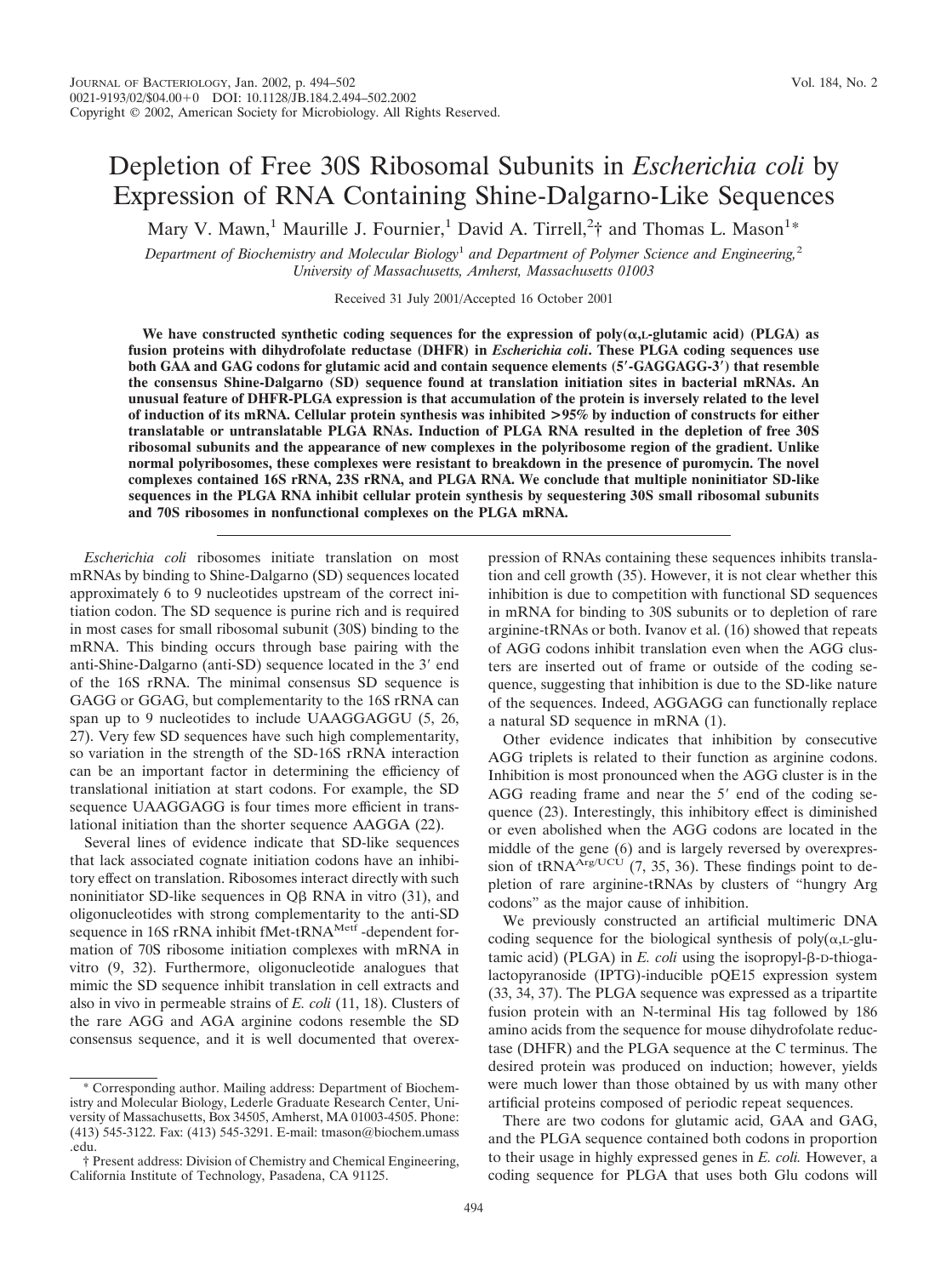## PLGA-1 coding sequence



FIG. 1. Alignment between 16S rRNA and a strong noninitiator SD-like sequence PLGA RNA. The synthetic PLGA coding sequences used in our studies contain multiple regions capable of annealing with the anti-SD sequence in 16S rRNA. The most stable potential interaction is the 7-bp SD–anti-SD duplex shown. The specific PLGA coding sequence that we have analyzed in this study contains four tandem repeats of the sequence 5--CGAAGAGGAGGAAGAAGAAGAAGAGGAAGAGGAAGAAGAAGAAGAAGAGGAAGA-3-, and therefore the PLGA RNA contains four copies of the 7-nucleotide SD-like sequence (underlined).

contain one or more SD-like elements, and these might interfere with expression. Indeed, the synthetic PLGA coding sequences used in our studies contain multiple regions capable of forming up to 7-bp duplexes with the anti-SD sequence in 16S rRNA; the stable 7-bp SD–anti-SD duplex is shown in Fig. 1. In addition to complicating PLGA expression, this situation has the potential to cause broader interference effects. Induction of the PLGA mRNA could interfere with translation of all cellular proteins by sequestering small ribosomal subunits on these SD-like sequences and perhaps also initiation factors and fMet-tRNA<sup>Metf</sup>. However, the inhibitory effect associated with similar SD-like sequences formed by AGG clusters was moderated when they were located 76 or more codons downstream from the translation initiation site (6). This led us to anticipate that the inhibitory potential of the PLGA coding sequence might also be minimized by expressing it in the context of a gene fusion. To the contrary, several observations indicated that expression of the DHFR-PLGA fused gene is detrimental to the cell.

First, the growth rate of pQE15-PLGA <sub>x</sub>-transformed *E. coli* cells (SG13009/pREP4) and the yield of the recombinant DHFR-PLGA fusion protein decreased as the number of  $Glu_{17}$ Asp repeat units was increased incrementally from 3 to 6 (33). Second, the yield of DHFR-PLGA protein decreased as the level of IPTG induction was increased. Indeed, the highest yield of the DHFR-PLGA protein was obtained from cells grown to late stationary phase without IPTG induction (21). Further tests indicated that these effects were not due to toxicity of the PLGA protein, instability of the expression plasmid or the PLGA protein, or inefficient transcription of the target gene (V. Conticello, unpublished results). Finally, overexpression of  $tRNA^{Glu/UUC}$  alone or in combination with glutamyltRNA synthetase did not significantly increase the accumulation of the DHFR-PLGA protein (21). Taken together, these preliminary results argue that the effects of DHFR-PLGA expression on cell growth and protein yield are most likely related to the cellular concentration of inhibitory elements in the PLGA coding sequence itself. Thus, increasing either the level of DHFR-PLGA transcription or the length of the multimeric PLGA coding sequence or both would exacerbate the inhibition. We hypothesize that the inhibitory elements are the SDlike sequences in PLGA RNA.

In this paper we present evidence that overproduction of untranslatable forms of PLGA RNA causes strong inhibition of cell growth and overall protein synthesis, apparently by sequestering ribosomal subunits in stable, nonfunctional complexes on the PLGA transcripts. These complexes resemble polyribosomes in that they contain both 16S and 23S rRNAs and sediment in the polyribosome region of sucrose gradients. However, unlike normal polyribosomes, these ribosome-PLGA RNA complexes are not dissociated by puromycin treatment. The puromycin-resistant complexes separate into ribosomal subunits during centrifugation in sucrose gradients containing small amounts of  $Mg^{2+}$ , although complexes between 30S subunits and PLGA RNA persist. Formation of stable but nonfunctional 70S ribosomes on SD-like sequences in the PLGA RNA indicates that subunit joining can occur efficiently in vivo in the absence of a cognate initiation codon and without fMet-tRNA<sup>Metf</sup> bound in a puromycin-reactive site. These results have implications for understanding bacterial translation initiation and the poor translatability of mRNAs that contain noninitiator SD-like sequences.

#### **MATERIALS AND METHODS**

**Bacterial strains and plasmids.** For expression studies, strain BL21 [F<sup>*-</sup> ompT*</sup>  $hsdS_B$  ( $r_B^-$  m<sub>B</sub><sup>-</sup>) *gal dcm*], an *E. coli* B strain, was transformed with pREP4 (Qiagen), a low-copy-number plasmid that confers kanamycin resistance on the host strain and constitutively expresses the *lacI*<sup>q</sup> repressor. Strain Top10F' [F' {*lacI*<sup>q</sup> Tn*10*(Tet<sup>r</sup> )} *mcr*A (*mrr*-*hsdRMS-mcrBC*) 80*lacZM15 lacX74 deoR recA1 araD139*  $\Delta$ (*ara-leu*)*7697 galU galK rpsL*(Str<sup>r</sup>) *endA1 nupG*] was similarly transformed with pREP4 and used as a strain for cloning plasmid constructs. Plasmid pQE15-PLGA<sub>4</sub> is a derivative of pQE15 (Qiagen), a low-copy-number plasmid that confers ampicillin resistance on the host strain. Plasmid pQE15- PLGA4 carries the PLGA-4 coding sequence, which encodes four repeats of the  $Glu_{17}$ Asp unit (33). (Note: Since PLGA-4 was the only PLGA sequence used in this study, PLGA will be used to designate PLGA-4). The PLGA sequence is expressed as a C-terminal fusion protein with mouse DHFR and an N-terminal His tag. Transcription of the target gene in pQE15 is driven by the strong T5 promoter and regulated by a double *lac* operator sequence (4). General procedures for recombinant DNA techniques, transformation, plasmid isolation, and gel electrophoresis were performed as described (25) or according to instructions provided by the manufacturers.

**Plasmids constructed in this study.** The expression constructs are summarized in Table 1. Plasmids were constructed for expression of untranslatable PLGA RNAs. First, a short DNA linker containing the amber stop codon in all three reading frames (5' CTAGCTAGCTAG 3') was inserted at the *Eco*NI site of pQE15 to form pQE15-stop. Since the *Eco*NI site is located 56 bp upstream from the 3' end of the DHFR coding sequence in pQE15, the pQE15-stop construct expresses a truncated form of DHFR (DHFR-T), and sequences inserted immediately downstream from the stop codon linker will be transcribed upon induction with IPTG but the downstream RNA will not be translatable without a new translation initiation site. The  $\sim$ 250-bp *Bam*HI fragment containing the PLGA coding sequence from pET14xc (V. Conticello, unpublished results) was inserted at the *Bgl*II site in the polylinker region of pQE15-stop and transformed into Top10F'(pREP4). Plasmids with the PLGA *BamHI* fragment inserted in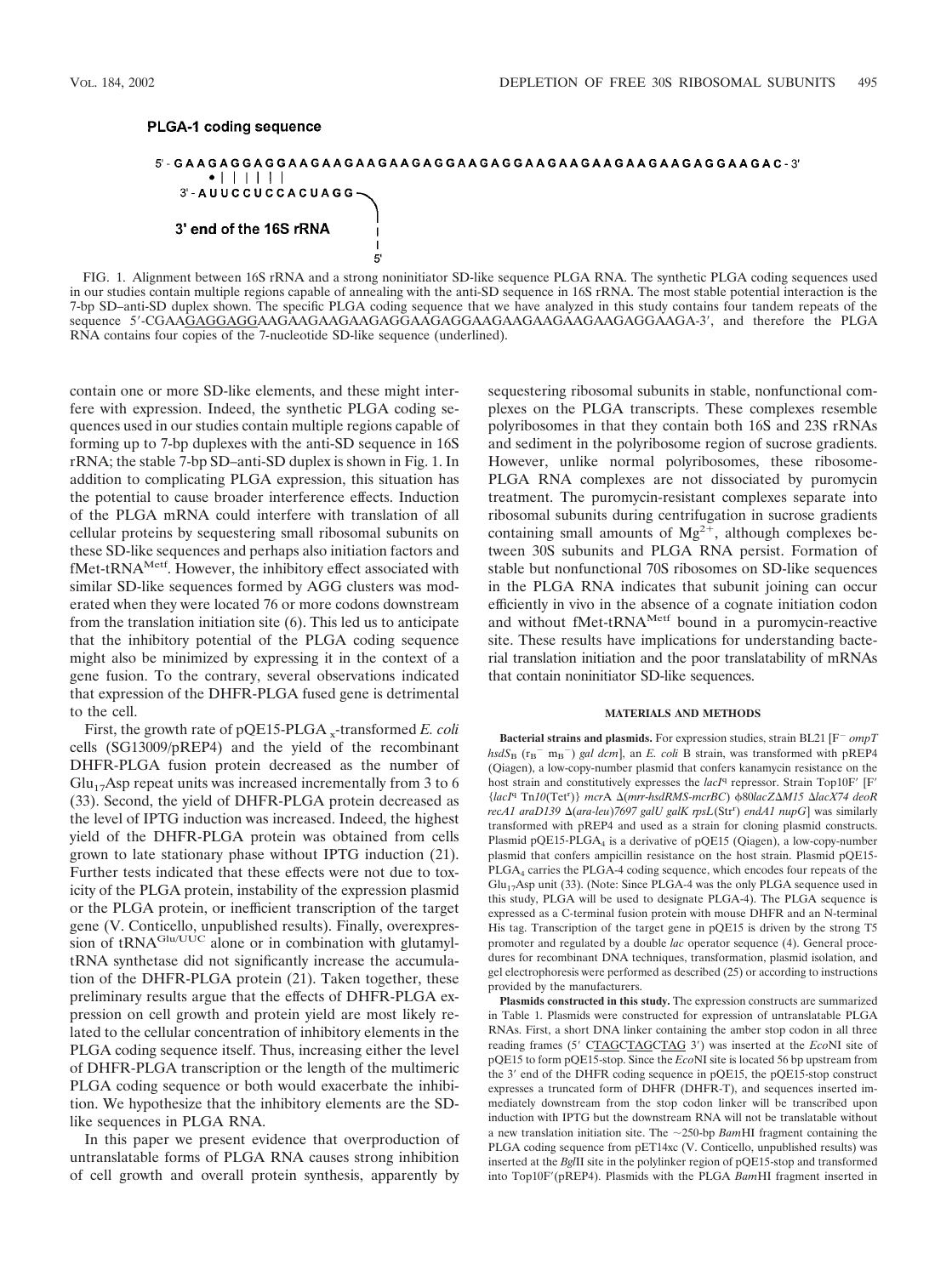| <b>Plasmid</b>     | <b>Transcript</b>                                                                 |      | Protein (kDa)        |
|--------------------|-----------------------------------------------------------------------------------|------|----------------------|
| pQE15              | <b>RBS</b><br>-[His]<br><b>DHFR</b><br>$5^{\circ}$<br>- 3'                        |      | His-DHFR $(24.0)$    |
| $p$ QE15-stop      | UAG<br><b>RBS</b><br><b>DHFR</b><br>HHisl<br>-3'<br>$5^{\circ}$<br>stop           |      | His-DHFR-T (20.8)    |
| pOE15-PLGA         | <b>RBS</b><br><b>PLGA</b><br><b>DHFR</b><br>5.<br>⊣His∣                           | -31  | His-DHFR-PLGA (33.5) |
| pQE15-stop-PLGA    | <b>UAG</b><br><b>RBS</b><br><b>DHFR</b><br><b>PLGA</b><br>$5 -$<br>-¦His <br>stop | 3'   | His-DHFR-T (20.8)    |
| pOE15-stop-PLGA-RC | <b>UAG</b><br><b>RBS</b><br><b>DHFR</b><br>PLGA-RC<br>┷┥His <br>stop              | — 3' | His-DHFR-T $(20.8)$  |
| pOE15-UNT          | <b>UNT-PLGA</b><br>$5 -$<br>3                                                     |      | n/a                  |
| pQE15-UNT-RC       | UNT-PLGA-RC<br>$5 -$                                                              |      | n/a                  |
|                    |                                                                                   |      |                      |

TABLE 1. Constructs prepared for this study*<sup>a</sup>*

*a* His, 6 X His tag; RC, reverse complement; UNT, untranslatable; T, truncated; n/a, not applicable; RBS, ribosome-binding site.

both orientations were verified by restriction digest analysis. The plasmid  $pQE15$ -stop-PLGA had the PLGA coding sequence in the correct  $5'-3'$  orientation but downstream from the stop codon linker and is out of frame with respect to the upstream DHFR open reading frame. The construct in pQE15 stop-PLGA-RC (reverse complement) had the PLGA coding sequence inserted in the reverse orientation so that it would express the reverse complement of PLGA RNA. PLGA-RC RNA is CU rich and lacks any SD-like sequences. The plasmids were transformed into BL21(pREP4) for expression studies.

Plasmids were also constructed to express untranslatable PLGA and PLGA-RC RNAs but without the upstream DHFR coding sequence. To accomplish this, regions of the pQE15 plasmid were deleted in steps to remove the DHFR coding sequence and the flanking sequences necessary for translation. pQE15 was digested with *Bam*HI and *Bgl*II to release the entire DHFR coding sequence, leaving only the His tag coding sequence. The *Bam*HI fragment from pET14xc was inserted in both orientations between the *Bam*HI and *Bgl*II sites of pQE15, forming pQE15-Bam-PLGA and pQE15-Bam-PLGA-RC. Finally, a fragment containing the plasmid-encoded SD sequence, the ATG initiation codon, and the His tag coding sequence was deleted from pQE15-Bam-PLGA and pQE15-Bam-PLGA-RC by digesting plasmid DNA with *Eco*RI and *Bam*HI, filling in the 5' overhangs with T4 DNA polymerase, and religating to form pQE15-UNT and pQE15-UNT-RC, respectively. These plasmids were transformed into BL21(pREP4) for expression studies.

The predicted sequence of the IPTG-inducible transcript from the UNT-PLGA construct in pQE15-UNT is 5'-AAUUGUGAGCGGAUAACAAUUUC ACACAGAAUUGAUCCAUAUGGAAGAC(GAAGAGGAGGAAGAAGA AGAAGAGGAAGAGGAAGAAGAAGAAGAAGAGGAAGAC)4GAAGA GUAAAUGCUCGAGGGAUCUUAAGCUUAAUUAGCUGAGCUUGGA CUCCUGUUGAUAGAUCCAGUAAUGACCUCAGAACUCCAUCUGGA UUUGU-3'. The predicted sequence of the inducible transcript from the UNT-PLGA-RC construct in pQE15-UNT-RC is 5--AAUUGUGAGCGGAUAACA AUUUCACACAGAAUUGAUCCUCGAGCAUUUACUCUUC(GUCUUC CUCUUCUUCUUCUUCUUCCUCUUCCUCUUCUUCUUCUUCCUCCU CUUC)4GUCUUCCAUAUGGGAUCUUAAGCUUAAUUAGCUGAGCU UGGACUCCUGUUGAUAGAUCCAGUAAUGACCUCAGAACUCCAUC UGGAUUUGU-3'. The positions of the 3' ends are based on the presence of the  $T_0$  transcription terminator in pQE15. Although the UNT-PLGA RNA contains three AUG codons and one GUG and the UNT-PLGA-RC RNA contains two AUG codons and one GUG, none lies in a sequence context that resembles an efficient translation initiation site. Therefore, we consider these transcripts untranslatable.

**Cell growth conditions.** Cultures were grown at 37°C. Luria-Bertani (LB) medium plus ampicillin (100  $\mu$ g/ml) and kanamycin (30  $\mu$ g/ml) was used for most experiments. M9 medium plus 0.4% glucose and antibiotics was supplemented with either 0.25% Casamino Acids (CAA) or 0.1% 19-amino-acid mixture (minus methionine) and used for pulse-labeling experiments. For solid medium, agar was added to a final concentration ranging from 1.2 to 1.5%. LB agar containing 0.05 or 0.1 mM IPTG was used for studies of colony growth under inducing conditions.

In vivo protein synthesis. In vivo labeling of proteins with  $[35S]$ methionine was carried out essentially as described by Zahn (35). Cells were inoculated from a colony growing on LB agar into M9 medium supplemented with 0.4% glucose and 0.25% CAA. Cultures were grown to a density of approximately  $0.4 A_{600}$  and induced for target protein expression by addition of 0.05 to 1 mM IPTG. After 15 min, equal volumes of cells (1 ml) were harvested by brief centrifugation and resuspended in M9 medium plus 0.4% glucose and 0.1% 19-amino-acid mixture minus methionine. Labeling was carried out at 37°C for 5 min after the addition of 10  $\mu$ Ci of L-[<sup>35</sup>S]methionine (>1,000 Ci/mmol; ICN) per ml. Labeling was stopped by addition of chloramphenicol to a final concentration of 2.5 mg/ml. Samples were placed on ice for 5 to 15 min, harvested by brief centrifugation, and frozen at  $-20^{\circ}$ C overnight. To prepare cell lysates, the samples were thawed, resuspended in 50  $\mu$ l of 0.1% sodium dodecyl sulfate (SDS), and incubated in a boiling-water bath for 10 min. The polypeptides in 15  $\mu$ l of each sample were separated by SDS-polyacrylamide gel electrophoresis (SDS-PAGE). After electrophoresis, the gel was stained with Coomassie brilliant blue, dried onto Whatman 3MM paper, and exposed to X-ray film for 1 to 7 days at  $-70^{\circ}$ C.

Incorporation of  $[^{35}S]$ methionine into total cellular protein was determined by acid precipitation. Equal aliquots  $(4 \mu l)$  of the lysates from pulse-labeled cells were spotted onto Whatman 3MM paper and air dried. The filters were washed successively for 20 min each in cold 10% trichloroacetic acid (TCA), 5% TCA, and 100% ethanol. After air-drying, the filter paper was placed in a vial containing BioFluor scintillation fluid (NEN), and radioactivity was measured in a Beckman scintillation counter.

**Sucrose gradient centrifugation of ribosomes.** *E. coli* ribosomes were isolated and analyzed by sucrose gradient centrifugation as described (2, 19), with some modifications. Cells from a colony growing on LB agar were inoculated into 100 ml of M9 medium supplemented with 0.4% glucose and 0.25% CAA and incubated at  $37^{\circ}$ C until the cell density reached 0.4 to 0.6  $A_{600}$  unit. To induce transcription of the target gene, the culture was incubated for 15 min in the presence of 0.5 mM IPTG. Chloramphenicol (0.34 mg/ml) was added immediately before harvesting to stabilize polyribosomes. To dissociate polyribosomes, chloramphenicol was omitted, and puromycin (0.5 mg/ml) was added 2 min before harvesting (15). Cells were harvested by pouring the culture medium into a 250-ml centrifuge bottle containing 100 g of crushed ice, followed by centrifugation in a GSA rotor at 5,000 rpm for 10 min. The cell pellet was resuspended in 1 ml of buffer 1 (60 mM HEPES-KOH [pH 7.8 at  $0^{\circ}$ C], 6 mM MgCl<sub>2</sub>, 30 mM  $NH<sub>4</sub>Cl$ , 4 mM  $\beta$ -mercaptoethanol, 16% [wt/vol] sucrose) and the suspension was transferred to a 1.5-ml microcentrifuge tube. The cells were collected by centrifugation at 4,000 rpm for 4 min in a microcentrifuge and resuspended in fresh buffer 1 (1 ml). The cells were lysed by addition of 15  $\mu$ l of lysozyme (50 mg/ml in  $H<sub>2</sub>O$ ) and incubation on ice for 30 min. The sample was flash-frozen in liquid nitrogen, thawed in a 4°C H<sub>2</sub>O bath, and stored overnight at  $-70^{\circ}$ C. On the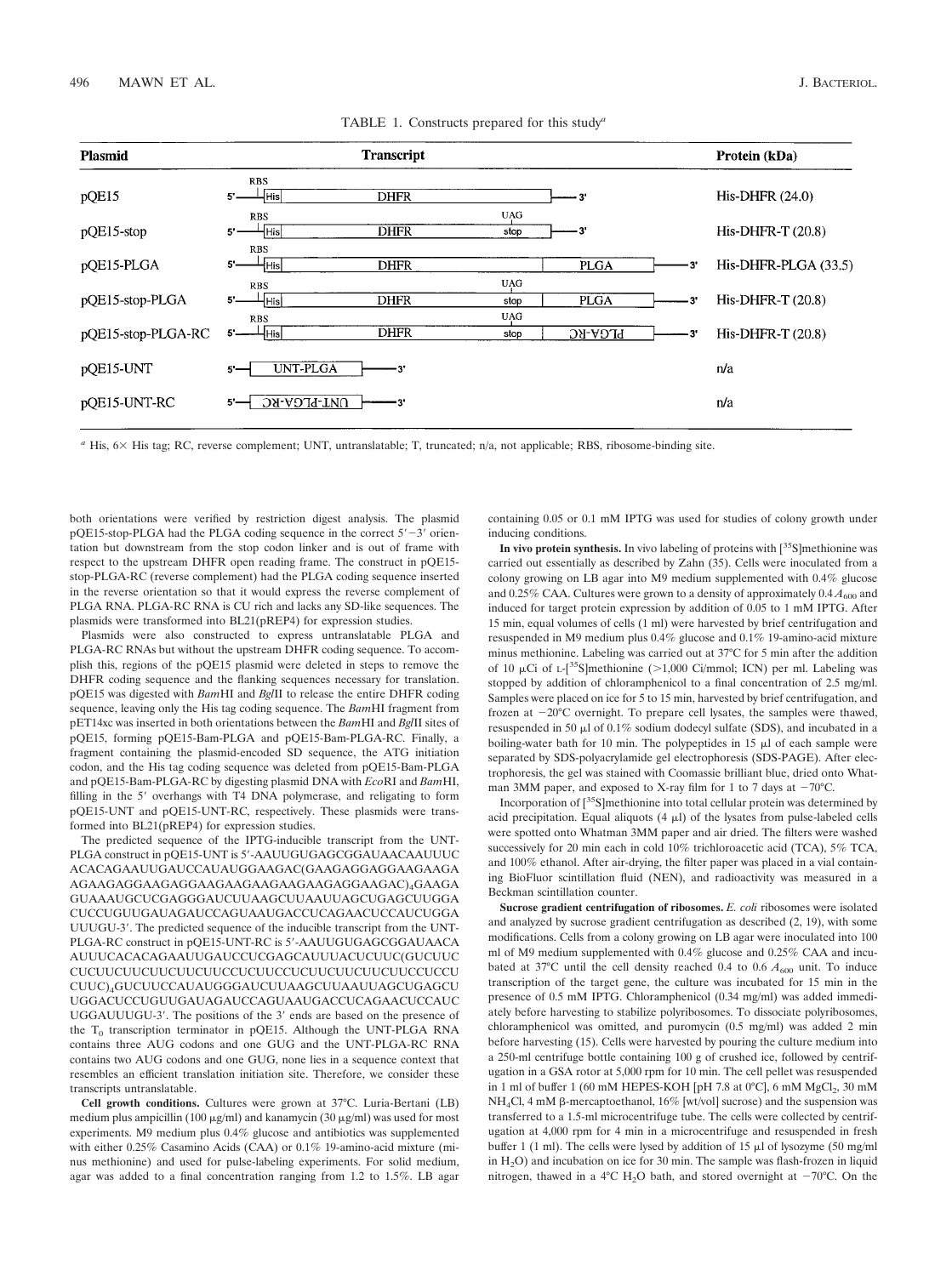

FIG. 2. Growth of PLGA-overproducing strains on IPTG-containing medium. Serial dilutions of BL21(pREP4) cells harboring pQE15 expression plasmids that specify the recombinant fusion proteins listed on the right were spotted onto LB agar containing 0, 0.05, or 0.1 mM IPTG. Cell suspensions were normalized to an  $A_{600}$  of 0.25, and 10- $\mu$ l aliquots of the 1:1, 1:10, and 1:100 dilutions were spotted onto the plates. The plates were incubated at 37°C for 16 h.

following day, the sample was thawed in a 4°C water bath, and the cell debris was removed by centrifugation for 30 min at 4°C.

The concentration of RNA in the sample was estimated spectrophotometrically at 260 nm. An aliquot containing 10 to 20  $A_{260}$  units of UV-absorbing material was diluted at least twofold into buffer 2 (60 mM HEPES-KOH [pH 7.8 at 0°C], 6 mM  $MgCl<sub>2</sub>$ , 30 mM NH<sub>4</sub>Cl, 4 mM  $\beta$ -mercaptoethanol) for loading onto a sucrose gradient. The sample (up to 2 ml) was layered on the top of a 10 to 40% (wt/vol) exponential sucrose gradient prepared in 20 mM HEPES-KOH (pH 7.5 at  $0^{\circ}$ C)–10 mM  $MgCl<sub>2</sub>$ –150 mM NH<sub>4</sub>Cl–4 mM  $\beta$ -mercaptoethanol. To dissociate ribosomes into subunits, the sucrose gradients contained 1 mM  $MgCl<sub>2</sub>$ . The gradients were centrifuged in a Beckman SW27 rotor at 24,000 rpm for 6 h at 4°C. Gradient fractions (1 ml) were collected from the top of the gradient, and UV absorbance was monitored at 260 nm using a continuous-flow cuvette. The gradient fractions were stored at  $-20^{\circ}$ C.

**Hybridization analysis of RNA in sucrose gradients.** DNA fragments encoding portions of the 16S rRNA, 23S rRNA, and PLGA RNA were isolated from plasmids and labeled with the BrightStar psoralen-biotin nonisotopic labeling kit (Ambion) as described by the manufacturer. Aliquots of the gradient fractions (10 to 30  $\mu$ ) were diluted in 500  $\mu$ l of RNA denaturing buffer containing 2.2 M formaldehyde, 50% (vol/vol) formamide, 10 mM MOPS (morpholinepropanesulfonic acid), 4 mM NaCl, and 0.5 mM EDTA (pH 7.0), heated at 65°C for 15 min, rapidly chilled in ice water, and adjusted to a final concentration of  $10\times$  SSC buffer ( $1 \times SSC$  is 0.15 M NaCl plus 0.015 M sodium citrate). (3). Equal volumes (100  $\mu$ l) were spotted onto a prewetted GeneScreen Plus membrane (NEN Life Science) using a Bio-Dot microfiltration apparatus (Bio-Rad). Hybridization was carried out overnight at 65°C in 6.67× SSC-1× Denhardt's solution-10% dextran sulfate–1% SDS. Washing and detection were performed using the Bright-Star BioDetect nonisotopic detection kit (Ambion). We have not shown that these hybridization conditions give a linear relationship between the intensity of the hybridization signals and the amount of each input RNA. Therefore, this dot blot hybridization analysis is intended to provide only qualitative information about the distribution of the three RNAs in the gradient fractions, not quantitative information about the relative amounts of the respective RNAs.

## **RESULTS**

**Inhibition of cell growth by the PLGA RNA.** Cells harboring the DHFR-PLGA expression plasmids form small colonies on solid medium and grow slowly in liquid culture (33). We therefore asked whether expression plasmids containing either untranslatable PLGA or PLGA-RC (reverse complement) sequences would also confer this slow-growth phenotype. The PLGA-RC RNA is CU rich and lacks SD-like sequences. The results in Fig. 2 show that increasing the expression of PLGA-RNAs, either translatable (DHFR-PLGA) or untranslatable (DHFR-stop-PLGA and UNT-PLGA), progressively inhibited cell growth. There was no inhibition of growth in cells expressing the control RNAs (DHFR, DHFR-stop, DHFR-stop-PLGA-RC, or UNT-PLGA-RC). We conclude from these results that expression of mRNAs containing the PLGA coding sequence inhibits cell growth even when the PLGA sequence is untranslatable.

**Translational blockage in cells expressing PLGA-containing RNAs.** We performed pulse-labeling experiments to determine the effects of expression of the PLGA RNAs on cellular protein synthesis. Cells were incubated with 0, 0.1, 0.5, or 1.0 mM IPTG for 15 min and then pulse-labeled for 5 min with [<sup>35</sup>S]methionine. The radiolabeled proteins in whole-cell extracts were analyzed by SDS-PAGE, followed by autoradiography of the dried gel. The results in Fig. 3A show that cellular protein synthesis is strongly inhibited by expression of either DHFR-PLGA or DHFR-stop-PLGA mRNAs but not by expression of either DHFR or DHFR-stop-PLGA-RC mRNAs. The radioactive bands corresponding to the DHFR-PLGA fusion protein and the truncated DHFR protein expressed from the DHFR-stop-PLGA construct are readily detectable in the samples from cells induced with 0.1 mM IPTG, but these bands are barely detectable in the samples from cells induced with 0.5 mM IPTG. By contrast, incorporation of  $[^{35}S]$ methionine into the proteins expressed from the DHFR and the DHFR-stop-PLGA-RC constructs increased dramatically as the concentration of IPTG was increased.

The effects of IPTG induction on the accumulation of the respective target proteins were similar to those seen in the pulse-labeling experiment. The intensity of the stained bands corresponding to DHFR-PLGA and DHFR-stop-PLGA polypeptides (indicated by arrows) decreased with increasing IPTG induction, and the opposite trend was observed for the DHFR and the DHFR-stop-PLGA-RC polypeptides (Fig. 3B). Note that the DHFR-PLGA and DHFR-stop-PLGA polypeptides are detectable by protein staining in the samples from cells induced with 0.5 and 1.0 mM IPTG even though these polypeptides showed very low incorporation of  $[^{35}S]$ methionine in the pulse-labeling experiment (Fig. 3A). A plausible explanation for this difference is that the material detected by staining was synthesized early in the induction period, when mRNA levels were low, and that synthesis of these polypeptides had ceased by the time  $[35S]$ methionine was added after 15 min of induction.

To confirm that the PLGA coding sequence by itself inhibits translation, we examined protein synthesis in cells that had been induced to express UNT-PLGA transcripts, which lack the translatable DHFR sequence and a functional translation initiation site. Cells were induced and pulse-labeled as described for Fig. 3A except that the titration included additional concentrations of IPTG. For comparison, we repeated the pulse-labeling of cells expressing the DHFR-stop-PLGA mRNA. Inducing the expression of either UNT-PLGA RNA or DHFR-stop-PLGA mRNA caused nearly complete inhibition of cellular protein synthesis, whereas there was no such inhibition associated with induction of the UNT-PLGA-RC control RNA (Fig. 3C). As expected, there was no detectable translation product from the UNT-PLGA or UNT-PLGA-RC RNAs. Furthermore, incorporation of  $[^{35}S]$ methionine into acid-precipitable material was reduced by 95% when transcrip-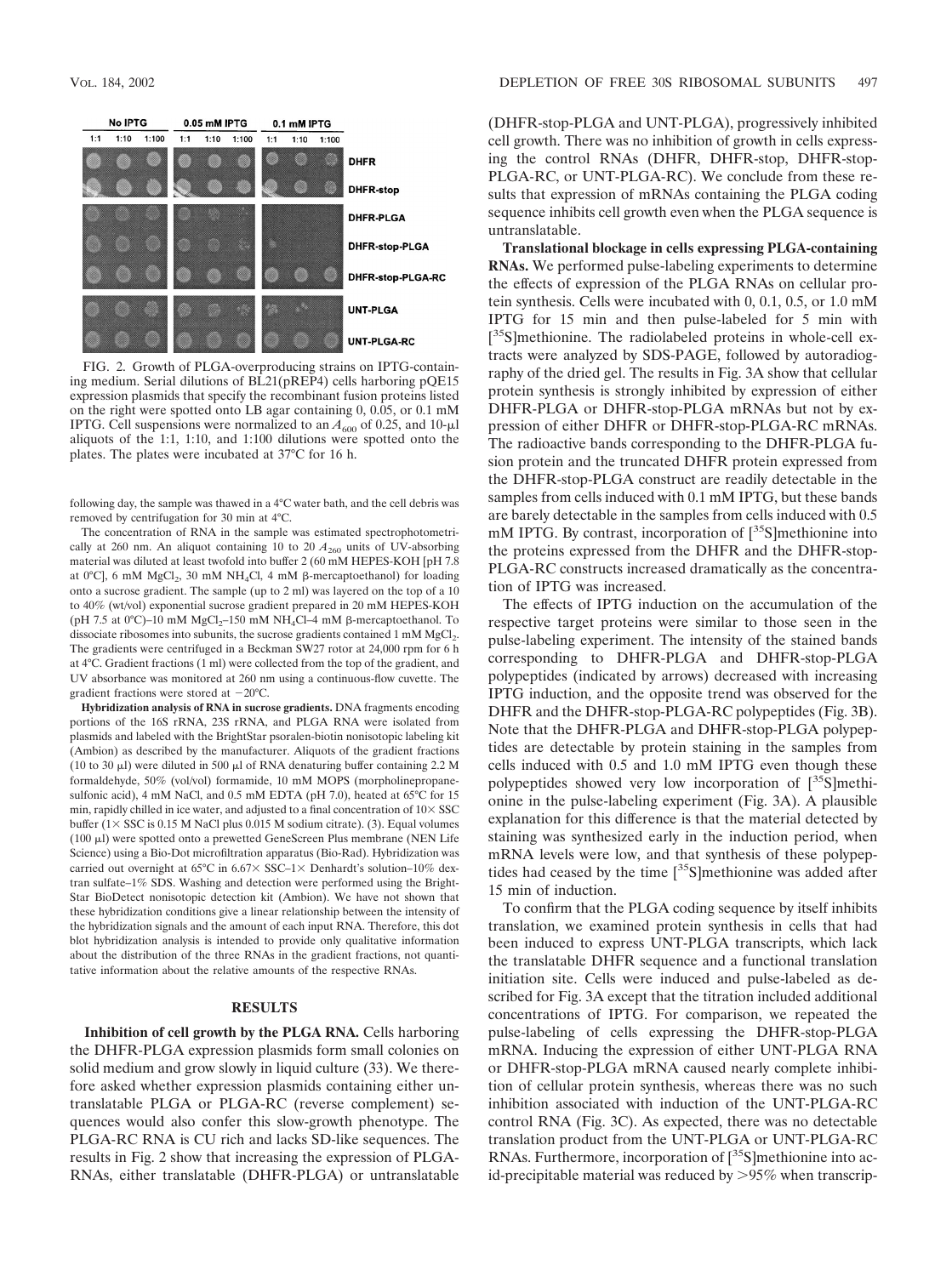



FIG. 3. Pulse-labeling of cells induced to express PLGA and PLGA-RC RNAs. BL21(pREP4) cells harboring either pQE15- PLGA, pQE15-stop-PLGA, pQE15, pQE15-stop-PLGA-RC, pQE15- UNT, or pQE15-UNT-RC (see Table 1) were incubated with 0 to 1.0 mM IPTG for 15 min and then pulse-labeled for 5 min with  $\binom{35}{5}$ ]methionine as described in Materials and Methods. The proteins in whole-cell extracts were analyzed by SDS-PAGE. (A and C) Autoradiographs of the dried gels; (B) gel stained with Coomassie brilliant blue. The RNA expressed in each sample is listed above the lanes in panels A and C, and the corresponding protein products are indicated by arrows. The positions and molecular masses (in kilodaltons) of polypeptide size standards are indicated on the left.

tion of PLGA-containing RNAs was induced with 0.5 mM IPTG (data not shown). These results are consistent with the notion that ribosomes interact directly with PLGA transcripts despite the lack of sequence elements required for efficient translation.

**Sucrose gradient centrifugation of ribosomes from cells expressing PLGA RNAs.** The possibility that ribosomes interact directly with untranslatable forms of PLGA RNA was examined by sucrose gradient centrifugation. Cells harboring the expression constructs for DHFR-PLGA, DHFR-stop-PLGA, and DHFR-stop-PLGA-RC were incubated for 15 min in the

presence or absence of 0.5 mM IPTG, and then ribosomes were isolated and analyzed as described in Materials and Methods. The ribosomes from cells induced to express either DHFR-PLGA or DHFR-stop-PLGA mRNA had strikingly different sedimentation patterns in comparison to the ribosomes from uninduced cells and from cells induced to express the DHFR-stop-PLGA-RC mRNA (Fig. 4A). Specifically, expression of the PLGA RNAs caused a nearly complete disappearance of free 30S subunits, an increase in free 50S subunits, a decrease in 70S ribosomes, and the appearance of new peaks in the polyribosome region. These changes are consistent with binding of 30S subunits to the SD-like sequences in PLGA RNA, causing depletion of the pool of free 30S subunits. This would impair the formation of 70S ribosomes and increase the number of free 50S subunits. Each PLGA RNA molecule contains four SD-like elements spaced at 47-bp intervals. Since the footprint of the 70S initiation complex on mRNA is approximately 35 nucleotides (29), the PLGA RNA apparently can accommodate up to four 30S subunits. This offers a plausible explanation for the appearance of the new peaks in the polyribosome region of the gradients from cells expressing PLGA RNA.

To address more directly the interaction of ribosomes with the PLGA sequence, we examined the sedimentation properties of ribosomes from cells induced to express the UNT-PLGA or UNT-PLGA-RC RNA, which lack the translatable DHFR sequence. The gradient profile from cells expressing UNT-PLGA revealed changes in the distribution of 30S, 50S, and 70S particles (Fig. 4B) that were similar to those observed upon expression of the DHFR-PLGA or DHFR-stop-PLGAmRNAs (Fig. 4A). However, instead of the complex  $A_{260}$  profile in the polyribosome region of the gradient for cells expressing DHFR-PLGA or DHFR-stop-PLGA mRNA (Fig. 4A), only two broad peaks were present in the polysome region when the cells expressed UNT-PLGA RNA (Fig. 4B). Presumably, the profile for the UNT-PLGA-expressing cells is less complex because the transcript is shorter and lacks the translatable DHFR sequence, but it is not clear why expression of UNT-PLGA RNA leads to formation of particles with sedimentation coefficients as large as 2-mer and 3-mer polysomes.

**Puromycin treatment of cells induced to express UNT-PLGA RNA.** To probe the nature of the ribosomal complexes that form on the UNT-PLGA RNA, we tested the sensitivity of polysome-like particles to treatment with puromycin. Puromycin treatment causes translation termination and dissociation of polysomes, so if ribosomes bound to UNT-PLGA RNA are capable of translation, they should be puromycin sensitive.

Cells were induced for expression of UNT-PLGA or UNT-PLGA-RC with 0.5 mM IPTG for 15 min and then incubated for 2 min in the presence or absence of puromycin (0.5 mg/ml). Ribosomes isolated from these cells were analyzed by sucrose gradient centrifugation as described for Fig. 4. In addition, the gradient fractions were probed for the presence of 16S rRNA, 23S rRNA, and PLGA RNA by dot blot hybridization. The  $A_{260}$  gradient profiles show that puromycin treatment caused nearly complete breakdown of the polysomes in uninduced cells (data not shown) and in cells induced for expression of the control UNT-PLGA-RC RNA (compare the profiles for UNT-PLGA-RC RNA in Fig. 4B and 5A). This demonstrates the effectiveness of puromycin treatment in causing the breakdown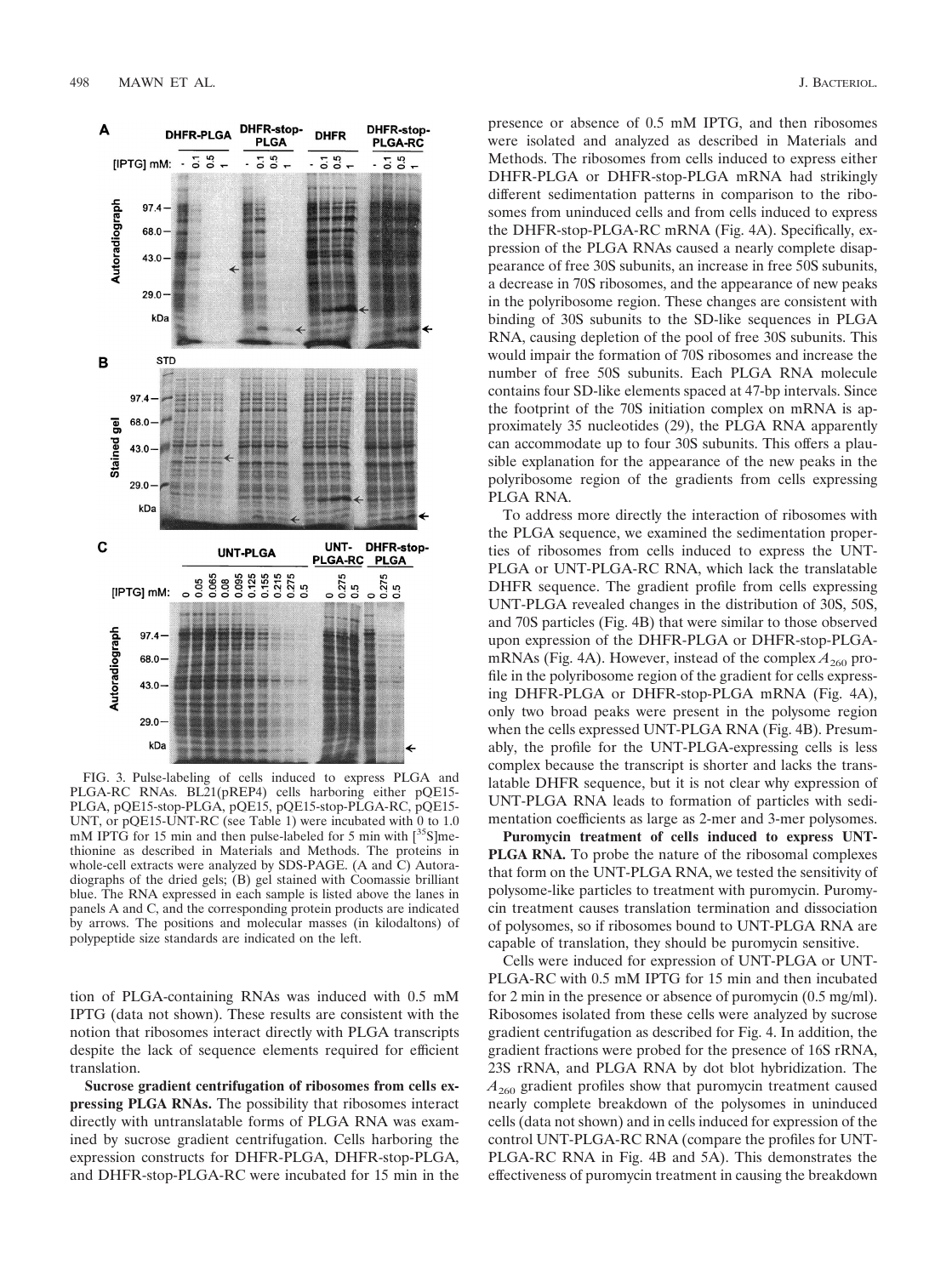

FIG. 4. Sucrose gradient centrifugation of ribosomes from cells expressing PLGA and PLGA-RC RNAs. Cells harboring the DHFR-PLGA, DHFR-stop-PLGA, or DHFR-stop-PLGA-RC construct (A) or the UNT PLGA or UNT-PLGA-RC construct (B) were incubated for 15 min in the presence or absence of 0.5 mM IPTG, and then ribosomal extracts were prepared and analyzed by sucrose gradient centrifugation as described in Materials and Methods. An aliquot containing 20  $A_{260}$  units was layered onto each gradient (10 to 40% sucrose), and the gradients were centrifuged for 6 h at 24,000 rpm in a Beckman SW27 rotor. The gradients were harvested from the top, and the  $A_{260}$  was recorded using a flowthrough cuvette. The peaks corresponding to 30S subunits, 50S subunits, 70S ribosomes, and polysomes are labeled. Uncharacterized ribosomal complexes are indicated with a question mark. The RNA expressed in each sample is listed above the gradient profiles.

of normal polyribosomes under these conditions. Notably, puromycin treatment had no effect on the polysome region of the gradient from cells induced to express UNT-PLGA RNA (Fig. 5A), indicating that whatever the nature of the ribosome complexes that form on PLGA RNA, they are incapable of the puromycin reaction and are therefore probably not translationally active. This result supports our contention that the UNT-PLGA RNA is untranslatable.

As anticipated, the 16S rRNA and PLGA RNA were detected by dot blot hybridization in the polysome region of gradients from cells expressing UNT-PLGA RNA (Fig. 5A), but surprisingly, 23S rRNA was also present in these fractions, even when the cells had been treated with puromycin. Since it is unlikely that 50S subunits bind independently to the UNT-PLGA RNA, we interpret this as strong evidence that 70S ribosomes are formed on the untranslatable PLGA transcript. Furthermore, the qualitative distribution of the three RNA species did not change significantly when the cells expressing PLGA RNA were treated with puromycin. Thus, these 70S ribosomes must either have a blocked aminoacyl-tRNA-binding site (A site) or lack an aminoacyl-tRNA in the peptidyltRNA-binding site (P site) that can participate in a peptidyltransferase reaction with puromycin. Note that the dot blot hybridization analysis was not designed to provide quantitative information about the concentrations of the three RNAs in the gradient fractions, and therefore the hybridization signals should not be used to draw conclusions about the ratios of the three RNAs in the samples.

If puromycin-resistant 70S ribosomes are formed on the PLGA RNA, then it should be possible to dissociate these complexes into individual 30S and 50S subunits under conditions of low  $Mg^{2+}$  concentration (19). To test this possibility, the three samples shown in Fig. 4B were analyzed by centrifugation in sucrose gradients containing  $1 \text{ mM } MgCl<sub>2</sub>$  instead of 10 mM  $MgCl<sub>2</sub>$ . As shown in Fig. 5B, centrifugation under these conditions caused a disappearance of 70S particles and particles sedimenting in the polysome region and an increase in UV-absorbing material sedimenting under the peaks for 30S and 50S particles. However, the sample from cells induced to express UNT-PLGA RNA gave an unusually high normalized ratio of  $50S A_{260}$  to  $30S A_{260}$  ( $50S/30S = 3.6$ ) in comparison to the more typical ratios obtained for uninduced cells (50S/  $30S = 1.1$ ) and for cells induced to express UNT-PLGA-RC  $RNA (50S/30S = 1.0).$ 

Dot blot hybridization analysis indicated that the high 50S/ 30S ratio obtained from cells expressing UNT-PLGA RNA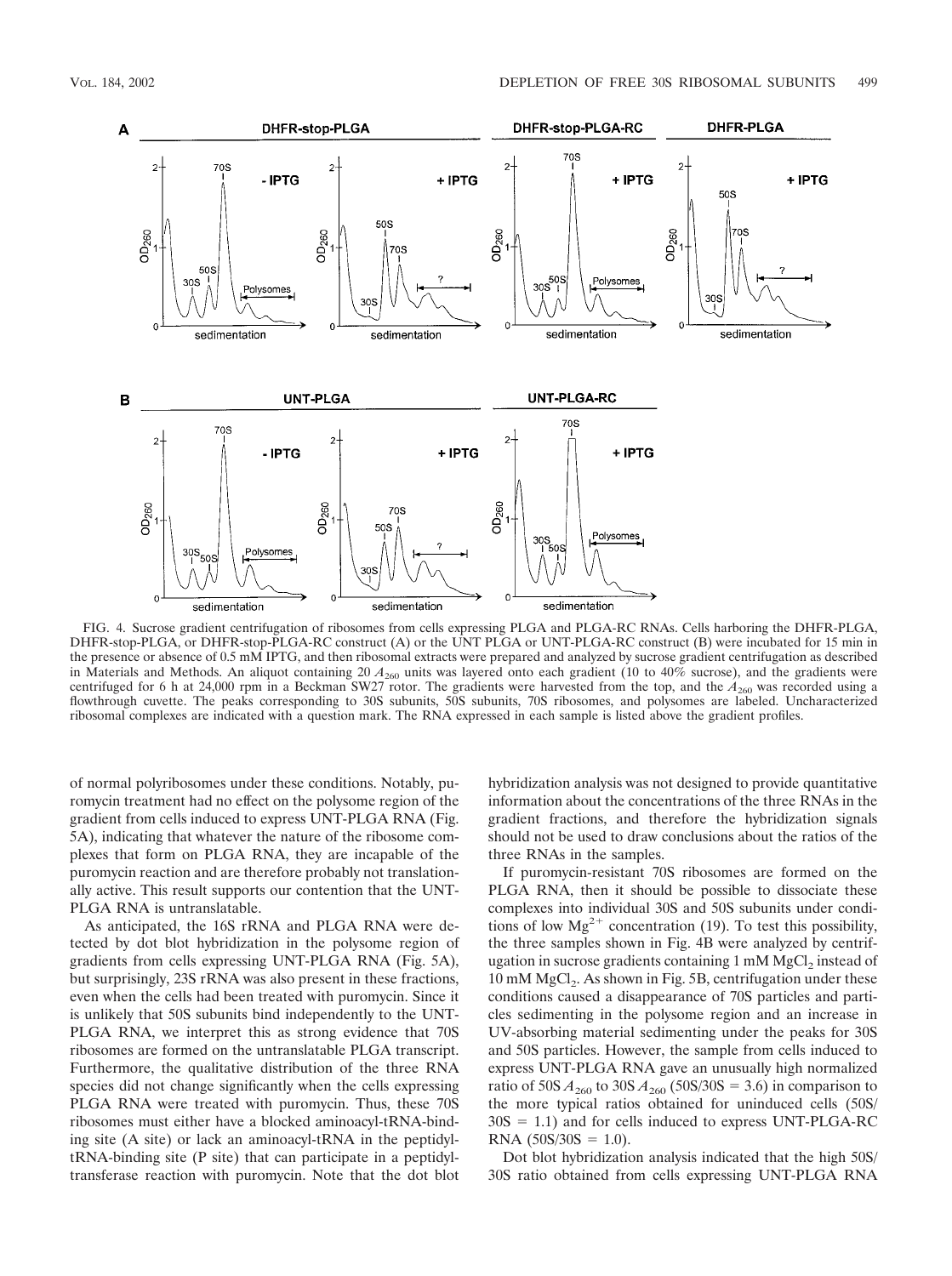

FIG. 5. Effect of puromycin treatment and low magnesium on the sedimentation of ribosomes from cells expressing untranslatable PLGA and PLGA-RC RNAs. Cells harboring the UNT-PLGA or UNT-PLGA-RC construct were incubated for 15 min in the presence or absence of 0.5 mM IPTG as indicated. (A) Cells were then incubated for 2 min in the presence or absence of puromycin (0.5 mg/ml). Ribosomal extracts prepared from these cells were analyzed by sucrose gradient centrifugation as described for Fig. 4. The presence of 16S rRNA, 23S rRNA, and PLGA RNA in gradient fractions was determined by dot blot hybridization. Aliquots  $(5 \mu l)$  from two consecutive fractions were combined, and RNA was extracted as described in Materials and Methods. The hybridization results are aligned below the ribosomal profiles and are displayed as composites of the separate hybridization reactions. (B) Ribosomal extracts from these cells were analyzed by sucrose gradient centrifugation as described for Fig. 4 except that  $10 A_{260}$  units were loaded on each gradient and the gradients contained 1 mM Mg<sup>2+</sup> to induce subunit dissociation. The presence of 16S rRNA, 23S rRNA, and PLGA RNA in gradient fractions was determined by dot blot hybridization as described for panel A except that RNA was extracted from 30-µl aliquots of each fraction. The relative amount of  $A_{260}$ -absorbing material sedimenting as 30S and 50S particles was determined by integrating under the peaks, and the 50S-to-30S peak ratios were normalized to that of the induced PLGA-RC control.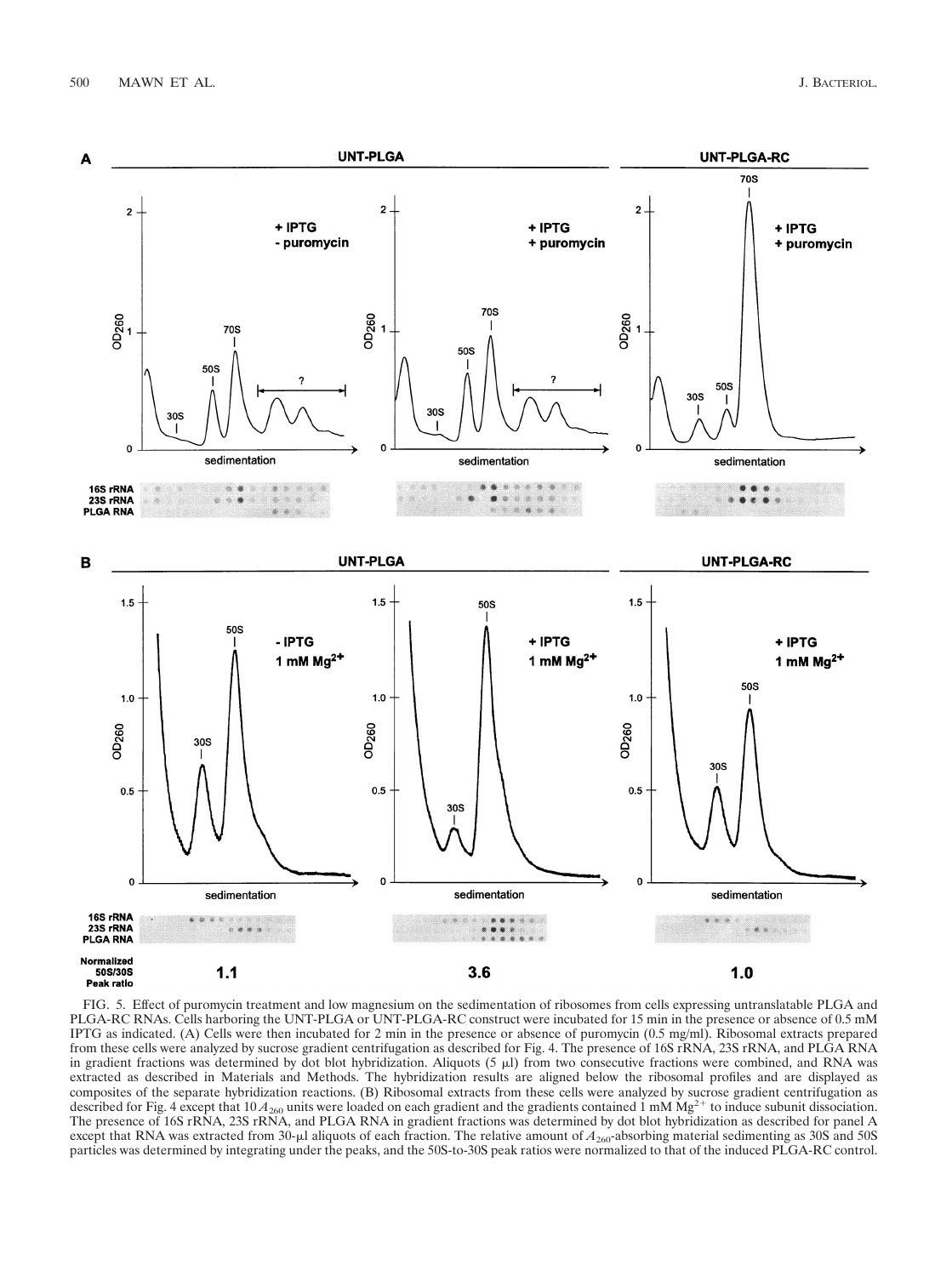was due to sedimentation of 30S subunits under the 50S subunit peak. Specifically, both 16S rRNA and UNT-PLGA RNAs together with 23S rRNA were present in fractions isolated from the 50S peak. Apparently a 30S-PLGA RNA complex persists under conditions that promote dissociation of 70S ribosomes into individual subunits. The absence of particles sedimenting at approximately 70S in these gradients confirms that no 50S subunits remained associated with the 30S-PLGA RNA complex. Since binding of a single 30S subunit to the relatively short UNT-PLGA RNA would not generate a particle that sediments at approximately 50S, it appears that the most abundant form of the 30S-PLGA RNA complex contains at least two 30S subunits. An increase in the 50S/30S ratio was also observed in samples prepared from UNT-PLGA-expressing cells after only a 5-min induction with IPTG (data not shown), indicating that the stable 30S-PLGA RNA complexes start to accumulate relatively soon after induction begins. These results support our conclusion that 30S subunits form stable complexes on the internal SD sequences in the PLGA coding sequence.

## **DISCUSSION**

A key step in the initiation pathway in bacterial protein synthesis is base pairing between the SD sequence in mRNA and the anti-SD sequence in 16S rRNA. It is thought that the 30S ribosome binds first to mRNA or to fMet-tRNA<sup>Metf</sup>, forming binary complexes, either of which can serve as a precursor to the formation of a 30S-mRNA-fMet-tRNA<sup>Metf</sup> ternary complex. Formation of the final 30S initiation complex probably involves a rate-limiting structural adjustment to allow annealing between the anticodon of  $fMet-tRNA^{Mert}$  and the initiation codon (12). The 30S initiation complex can then join with a 50S subunit to form the 70S initiation complex, which has puromycin-reactive fMet-tRNA<sup>Metf</sup> bound in the P site. The initiation factors IF1, IF2, and IF3 ensure the efficiency and fidelity of this process. In particular, IF2 promotes specific binding of fMet-tRNAMetf at the P site and formation of the 70S initiation complex, whereas IF3 is a fidelity factor that destabilizes 30S ternary complexes other than those containing fMet-tRNA<sup>Metf</sup> and canonical initiation codons. In the mechanistic model proposed by Gualerzi and Pon (12), the initiation factors set kinetic screens that select "best-fit" 30S initiation complexes over other initiation-incompetent 30S ternary complexes, which are presumably unstable and dissociate into their individual components. This selection discriminates against aberrant 30S ternary complexes during formation of 70S complexes.

Several in vitro binding studies have shown that 30S subunits and 70S ribosomes can form relatively stable binary complexes with SD-like sequences in the absence of tRNA, initiation factors, or a cognate initiation codon (5, 13, 31). Presumably 30S subunits also interact in vivo with SD-like sequences that lack cognate initiation codons, but we are not aware of evidence that stable ribosome-RNA complexes are actually assembled on these sites. Ivanov et al. (16, 17) hypothesized that the inhibition of cellular protein synthesis caused by clusters of the rare AGG Arg codon is due to their similarity to the SD consensus sequence and competition with SD elements at functional mRNA initiation sites for 30S subunits. However, that study did not examine whether ribosomes form stable complexes on the AGG clusters in vivo. Other reports have noted that the translation inhibition associated with clusters of rare Arg codons could be partially due to their SD-like nature. However, this was not considered significant because overexpression of the  $argU$  (tRNA<sup>Arg/UCU</sup>) gene suppresses the inhibition (28, 35). Moreover, models for prokaryotic translation initiation and start site selection predict that the presence of initiation factors and initiator tRNA in vivo should cause dissociation of nonfunctional complexes between 30S ribosomal subunits and SD-like sequences at noninitiation sites (12).

Our results clearly show that overexpression of either the translatable or the untranslatable PLGA coding sequence, which contains four copies of the strong SD-like sequence GAGGAGG, inhibits cellular protein synthesis and cell growth. As suggested by Ivanov et al. (16), this would be expected if the SD-like sequences compete effectively with bona fide initiation sites in mRNA for one or more of the factors required for translation initiation such as 30S subunits, fMet-tRNA<sup>Metf</sup>, and initiation factors. High-level expression of PLGA transcripts depletes the cellular pool of free 30S subunits, indicating that at least this essential initiation component becomes limiting under these conditions. We have not determined whether the three initiation factors and fMettRNAMetf are present in the ribosome complexes on PLGA RNA. However, since 30S ribosomal subunits are approximately sevenfold and threefold more abundant in the cell than the initiation factors and initiator tRNA, respectively (8, 14), it seems likely that the other initiation components become depleted along with 30S subunits. Further analysis will be needed to determine if this is the case.

The presence of 16S and 23S rRNAs in puromycin-resistant complexes on PLGA RNA (Fig. 5A) indicates that 70S ribosomes can assemble on this transcript even though it lacks a normal translation initiation site. It appears that the fidelity of the translation initiation process breaks down in cells burdened with a large excess of noninitiator SD-like sequences. Initiation factor IF3 is thought to destabilize 30S ternary complexes that do not have fMet-tRNA<sup>Metf</sup> paired with a cognate initiation codon, thereby preventing premature joining of 50S subunits to imperfect 30S-fMet-tRNA<sup>Metf</sup>-mRNA ternary complexes (12). Indeed, the autoregulation of IF3 translation in *E. coli* depends on the loss of fidelity in the formation of translation initiation complexes that occurs when IF3 levels are low, allowing translation initiation on the IF3 mRNA at an unusual AUU initiation codon (10, 24). Moreover, mutants deficient in IF3 exhibit increased translation initiation from several atypical initiation codons, including AGG and AAG (30). Although both AGG and AAG are present 6 to 9 nucleotides downstream from each of the four strong SD-like sequences in the UNT-PLGA transcript, it is unlikely that translation initiates efficiently at these sites because ribosomes bound to PLGA RNA are not puromycin reactive. We speculate that overexpression of PLGA RNA creates a situation in which there is insufficient IF3 to saturate the 30S subunits that bind to SD-like elements on the PLGA RNA. This would reduce the stringency of initiation complex formation and allow 70S ribosomes to assemble on PLGA transcripts.

La Teana et al. (20) reported that excess IF3 represses the cell-free translation of mRNAs with AUU initiation codons